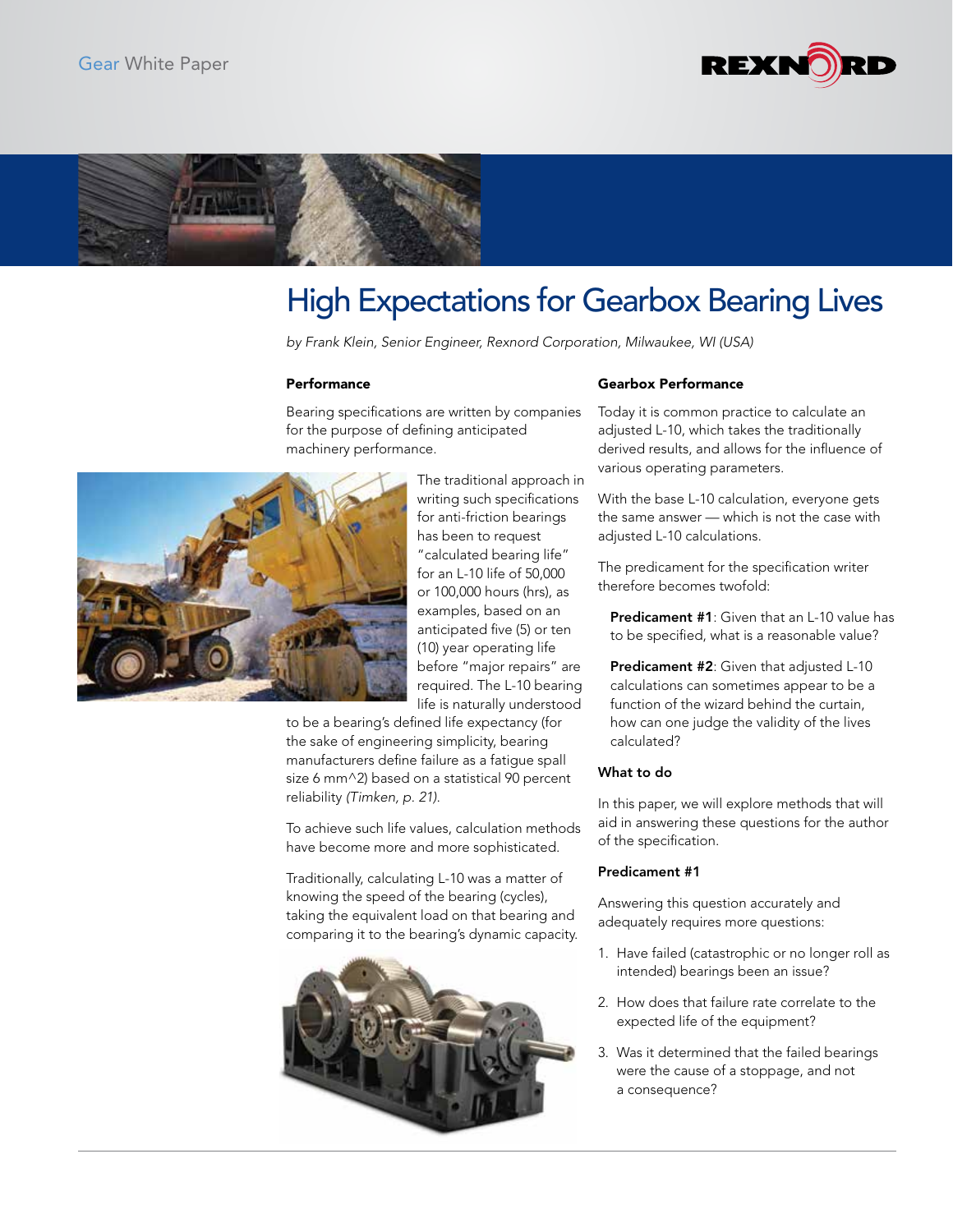

4. If it was the case that the bearings were the main failure component, and that their failure initiated other failures rather than vice-versa, how were those bearings selected?

- 5. Was it the correct style of bearing for the application?
- 6. Were there initiating factors, such as natural frequencies, or alignment and deflection issues (thereby generating loads not predicted) that were responsible for the failures?
- 7. Were there maintenance issues that needed to be addressed?
- 8. Is the specification value a commercial (marketing/sales/ purchasing) tool?

From the above questions, it should be evident that a target for L-10 life MUST be based on some kind of performance experience vs. simply applying a value found in previous specifications.

If there is a bearing life expectation for a machine that has never been built before, then past experience of similar applications and expectations could certainly serve as a guide.

So, the answer to predicament #1 is really nothing more than to define the reason or reasons for the specified L-10 life whether technical or commercial.

Assuming this has been done for a particular machine or system, we now have a target and can move on to the second predicament.

## Predicament #2

In this case, the predicament for the specification author is how to judge the method that has led to the answer which claims to meet the specification.

The purpose of this paper is then to present tools to make such judgments, demonstrate their use, and provide insight as to how those tools may or may not lead to validating the claim of meeting an L-10 specification.

## Bearing Calculations

First, let us assume that the intent of the specification is to have an operating life of 20 years.

- Assume the application runs 24/7 for 95 percent of the year.
- Operating hours per year =  $0.95 \times (24 \text{ hrs/day} \times 365 \text{ days/yr}) =$ 8,322 hrs/yr.
- 20 yrs  $\times$  8,322 hrs/year (yr) = 166,440 hrs.

I have personally never seen an industrial specification that calls for such a value, so it is perhaps a good one to use as a calculation example.

As noted before, offering a base (unadjusted) L-10 is textbook: we all get the same answer within the tolerances of computer lint, based on vectors and dimensions.

So this should definitely be the first line of defense.

- 166,000 Hr L-10
- Method of calculation per standard equation L10 hrs = (revolutions or hours reference) x (C90/P)exp *(Timken, p. 21)*

However, even if we use the textbook calculation method, have we clearly defined the high expectation of a 20-year operating life, let alone calculated life?

The simple answer is "no."

Why not? What is at issue?

The *system life* is at issue.

Keeping things simple and staying with the textbook calculation method, if we assume a triple reduction gearbox, and are calculating the L-10 system life of the bearings, we are calculating the increased probability in finding the statistical 10 percent of the bearings that evidence the failure criteria.



This is not to say the bearing(s) that evidence the failure criteria will actually fail, i.e., stop rolling. It is just to say that the bearing(s) show clear evidence of a meeting a failure criterion.

In the example of a triple reduction gearbox, assume there are eight bearings, and assume further that each of these eight bearings has a minimum calculated base L-10 of 200,000 hrs, very comfortably over the 166,440 hr target. That means the L-10 system life (finding the bearing that shows the prescribed evidence failure) is as follows:

- L-10 system =  $((1/L_{10A})^{3/2} + (1/L_{10B})^{3/2} + ... (1/L_{10n})^{3/2})^{-2/3}$  (*Timken*, *p. 47)*
- $\bullet$  = (8 x (1/200,000) 3/2) -2/3
- $\bullet$  L-10 system = 50,000 hrs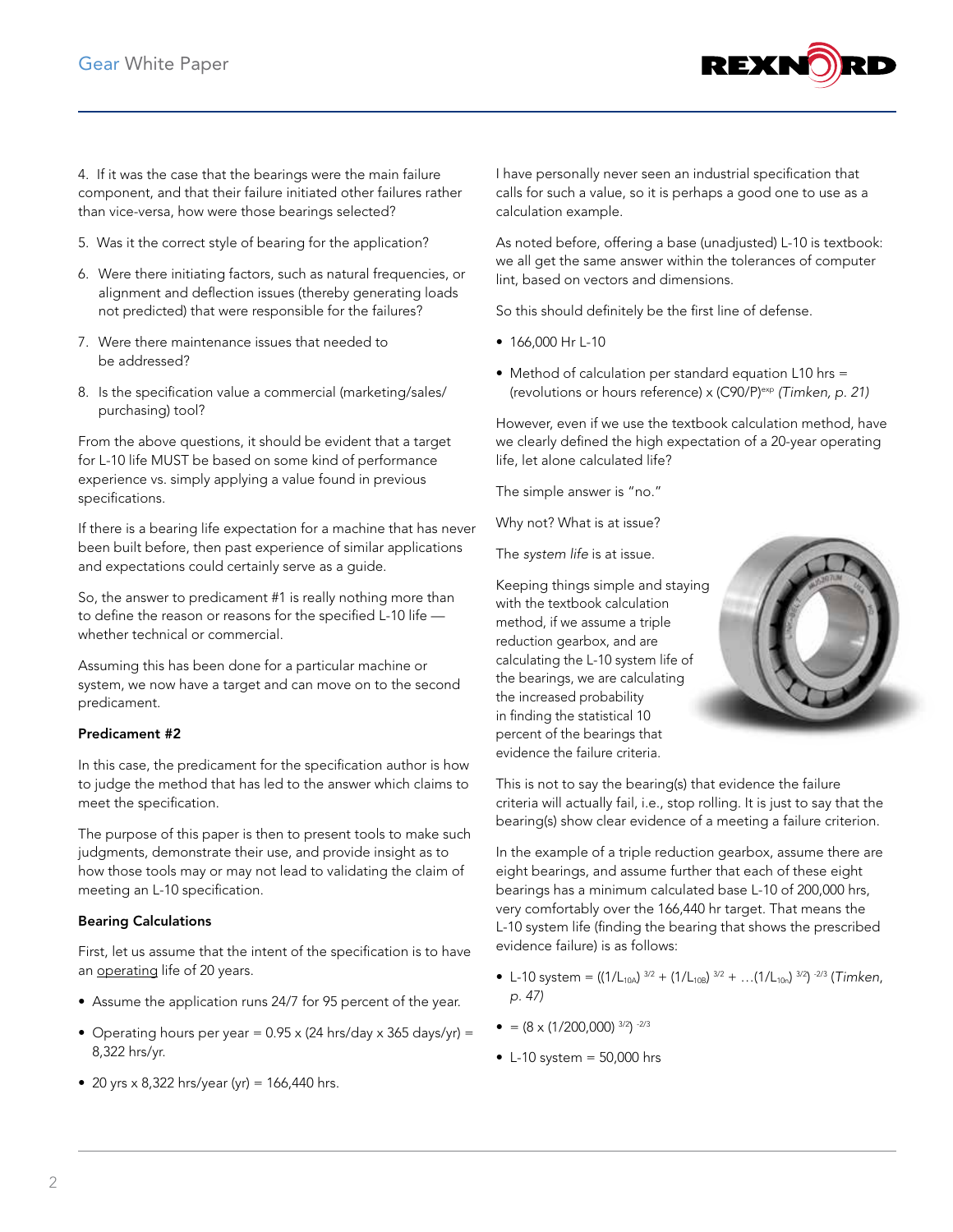

This is clearly less than 166,440 hrs; and, uncertainty has now been thrown into using the 166,440 hr target. After all, we specified 166,440 hrs with the intent of prescribing that value as an operating parameter of the machine. We cannot close our eyes to the fact that there is more than one bearing, correct?

So, it is obvious that specifying a high individual bearing life does not ensure that the bearing system will meet that original life target.

Perhaps one could change the L-10 criteria to line up more with experience, and posit that the average or median life would be a more reasonable expectation, as that value would be a multiple of, say, three or four times the L-10 life?

But that approach is nothing more than changing or manipulating the failure criteria/or reliability to a lower value. It would be the same as saying that the performance of the bearing is strictly a matter of whether it continues to roll regardless of the size of any disparities on the rollers or the raceways — an awkward position if this were a precision instrument.

To take system life a step further, it could be asked: What is the overall system life if the gearbox has eight bearings with individual lives of 200,000 hrs L-10 (consider a conveyor), all the pulleys and idlers have a total of twenty (20) bearings with a 200,000 life, and the motor has two bearings, also with a 200,000 hr life each.

Do we have to calculate the system life including all thirty (30) bearings? Won't the system life fall even further short of the goal?

I don't think we have to do the math to answer "yes" to both questions.

Given enough bearings in the system, the calculated L-10 system life shows that if this were a train with 100 box cars and two locomotives, figuratively speaking, it wouldn't make it far enough to get out of the station. And if it were an overland conveyor delivering ore to the train station, that wouldn't be a problem because there would be no ore pile for the train haul!

We know that's not our experience because trains travel across North America and other continents daily. That is our experience. Does this mean that we need to revert to perhaps other reliability criteria, as mentioned earlier? Should we change the reliability directly by using a very conservative L-1 approach vs. the L-10 approach?

Or — is changing the L-10 criteria simply the opposite of what was proposed earlier, changing to an average life criteria?

Assume for a moment that L-1 is the new calculation criteria. We can adjust the capacity of the anti-friction bearing needed for the original load conditions to meet the new life criteria as follows:

• a1 = 4.48 (ln (100/99)) 2/3 *(Timken, p. 21)*

•  $a1 = 0.208$ 

Therefore, given the same load conditions, new bearings have to be selected that have a capacity that is 1/0.208 = 4.8 times greater than those originally selected.

However, besides there being a potential space issue (more capacity => larger bearing), and a monetary issue (assuming price/lb, the larger the bearing, the more expensive), there is the issue of the newly selected bearings being too lightly loaded.

If the mass of a roller or cage is such that it reacts to its own inertia rather than the external forces applied from the external load, the roller may skew and skid rather than roll as intended. The failure will look quite different from the originally defined failure — *but it is failure nonetheless*.

- Rule: Bigger may not be better.
- Corollary: Less can be more.

One overall conclusion that can be drawn from specifying bearings lives, using the most basic methods of calculation, is that an L-10 life target is an objective guide and nothing more.

How do bearings fail?

If using one set of bearings gives a minimum value of L-10 = 166,000 hrs, and another bearing set gives a minimum value of L-10 = 200,000 hrs, both designs meet the specification. However, neither design may meet the intention of the requirement. It is NOT a case where 200,000 hrs will offer 200,000/166,440 = 1.2 x 100% = 120% of the specified life: it's the same number!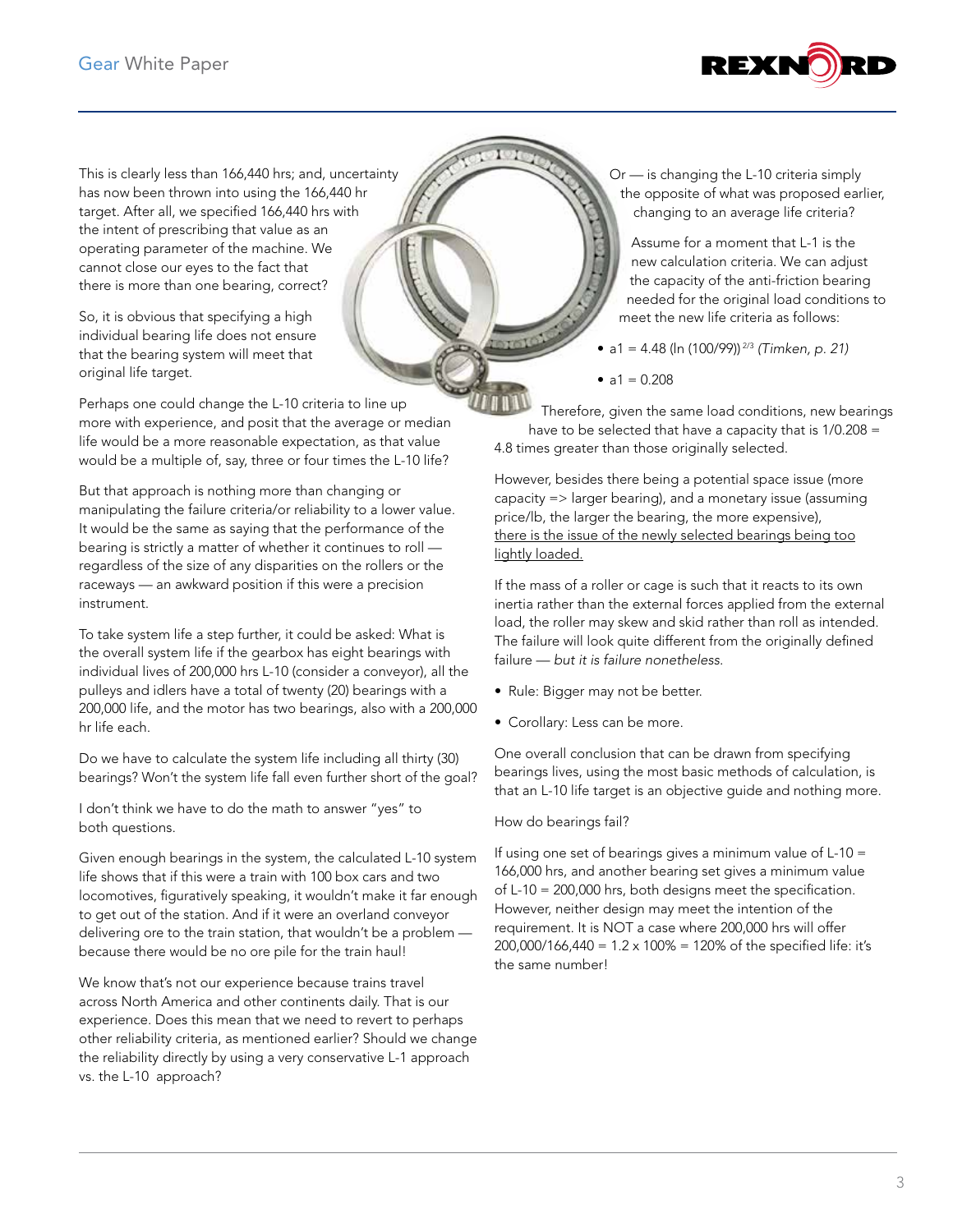

## So, why do bearings fail?

The first point to understand is that bearings in machines generally don't fail due to the failure criteria defined for them. Ask any bearing manufacturer!

With the initial base L-10 calculations under our belts, just for the sake of argument let us assume that all bearing manufacturers make bearings of equal quality. Equal quality will be defined as same material, same heat treatment, same physical geometry, and same fitting practice for a particular style and size of bearing.

Therefore, given that the base L-10 calculation has two factors, capacity and load, and that we have just defined capacity to be the same regardless of where we get the bearings (obviously not true), what do we use for load?

## Loads: The Meter is Running!

There are three common approaches to specifying loads:

Load Case #1: If we base our requirement on the **motor** capacity, assuming the motor runs at full load continuously for the life of the application, the "P" in the equation is most likely very conservative as motors come in integer sizes, and loads generally do not.



Load Case #2: If we base our requirement on a calculated load that is, say, 20 percent less than the continual rating of the motor, often referred to as the Normal Running Load (NRL), then the bearing life naturally increases dramatically because this is an exponential function. Correct?

• L-10 life  $x \left( \frac{1}{0.8} \right)$ <sup>10/3</sup> for roller bearings = L-10 life x 2.1 — basically twice the life.

Load Case #3: If we get even more sophisticated and express our loads in a **histogram**, the "correct L-10" estimate can be calculated to a gnat's eyebrow — or maybe *not*.

The observed fact here is that the loads as given in the specification will have an enormous impact on the L-10 results, and can drastically change the perceived longevity of the individual bearings and the bearing system. The point of this observation is certainly not to make the selection of an L-10 target more confusing or labor intensive.

Rather, it is nothing more than to point out that in order to develop the best guide for L-10 life, the author of the specification needs to supply the best available load data upon which the L-10 is to be based.

To Load Case #1, using the motor nameplate and assuming something like a 100 percent start capacity is certainly the simplest approach. Whether it is the most conservative approach could be argued at another time.

To Load Case #2, whether calculated or assumed (no one specifies a 50 HP motor for a conveyor that has a load of 50 HP), the specification has to be clear. Required:

- "X" base L-10 hours per motor HP, and
- "Y" base L-10 hours per load HP.

To Load Case #3, offering a histogram definitely allows the best chance for the most accurate calculation. The only problem is, though the amount of load, the speed, and the amount of time for each load/speed combination has been defined — has the sequence of those parameters also been accurately defined? For example, if peak loads all occur at the test stand because someone wants to check what happens at 75 or 90 percent yield of the machine (as is not uncommon for bridge drives), will that damage or enhance the odds of reaching the calculated L-10 life?

If experience is the guide for selecting an anticipated L-10 target, then it certainly stands to reason that the types of loads (most generally, #1, #2 or #3) for calculating that target must at least be considered, if not fully defined, to reach that calculated target, and must be part of the bearing life specification.

So — the author of the L-10 target life calculation must also specify the load conditions associated with his expectations.

Now assume that a common "reasonable guide" of 100,000 hrs is selected, and that it is based on the "simplest load" nominal motor HP.

This is a traditional approach that has been used over the years in many industries with the expectation that the bearing SYSTEM will last somewhere around 10 years without actually having a major overhaul to replace the bearings. The assumption here is that the manufacturer's installation, lubrication, and maintenance recommendations are actively followed.

## Adjusted L-10 Life

By understanding that the 100,000 hrs as a guide has been selected, the sophistication of bearing life calculations has increased as bearing manufacturers have recognized that they must be allowed to consider the actual operating environment and conditions which the bearings experience.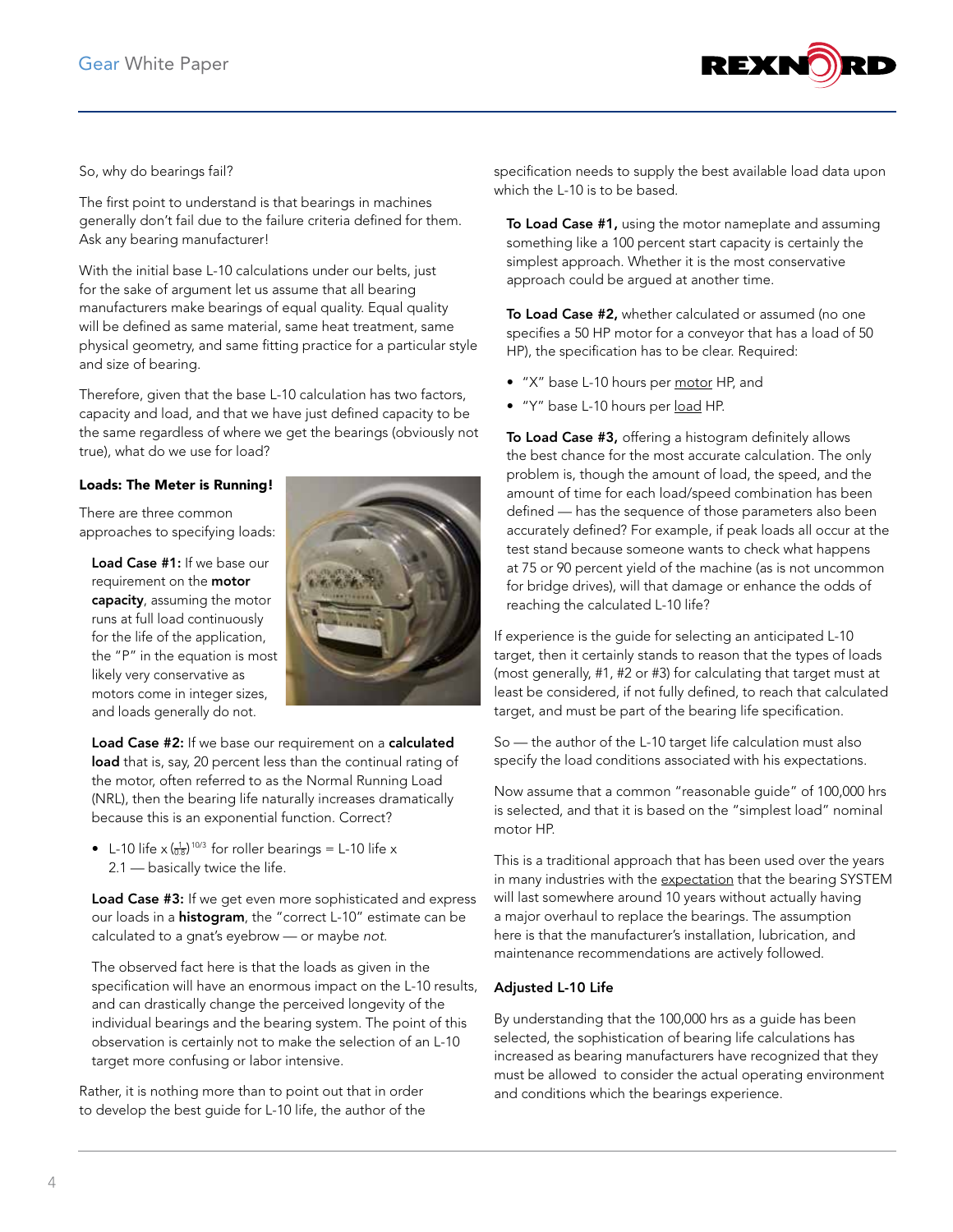

For simplicity, the system life calculation will not be considered in conjunction with the next set of calculations — namely the adjusted L-10 bearing lives — remember: the calculation where nobody gets the same answer.

Great efforts have been made to show and calculate the fact that the operating environment for a bearing is absolutely crucial to its survival.

And it has been shown that the environmental conditions can increase the calculated bearing life by multiples — but environmental conditions can also decrease the bearing life by multiples.

As a start, the equation from the International Standards Organization (ISO) 281-2007 can be used to calculate adjusted L-10 life:

•  $L_{nm} = a_1 a_{ISO} L_{10}$ 

The bearing life calculations can be performed using motor load, or NRL, or the loads determined from a histogram.

For some cases, such as wind turbines, it may also be necessary to consider the static capacity of the bearing and understand the result when comparing it to the adjusted L-10 hours as a "sanity check."

The base definitions of the adjustment factors are *(ISO 281 International Standard, pp. 20, 26)*:

- $a_1$  = reliability (90 percent, 95 percent, 99 percent, etc.)
- $a_{\text{ISO}} = f\left(\frac{e_{\text{C}} C_{\text{U}}}{p}, \kappa\right)$  where these factors describe:
	- Lubrication, bearing speed, and bearing geometry
	- Environment, as in contamination
	- Contamination specifics such as size, hardness, and particle count
	- Mounting specifics

Additionally to be noted is that ISO 16281 separately addresses the influences of misalignment and clearances on the base L-10 rating.

The most commonly used factors for adjusting the base L-10 hrs are lubrication (ISO 281) and load zone (ISO 16281).

Contamination (the type, size and quantity/concentration of particles, for example, along with lubricants and filtering systems — not to mention their interrelations) is another factor that could be considered, but is extremely complex, and beyond the scope of this paper.

For most industrial applications, only lubrication is applied, and all other influences are assumed to be set at 1.0.

The lubricant temperature and corresponding viscosity are often assumed at the actual bearing to be the same as the sump temperature for ease of calculation, since the actual temperatures at the bearings are most often unknown, and they will not be the same for all bearings in all positions at all times.

Going back to the conveyor drive example, if the gearbox runs continuously at a synchronous speed such as 1750 RPM, the high speed shaft (HSS) bearings will run warmer — certainly during the start-up period — than will the intermediate and low speed shaft (LSS) bearings. And assuming load changes, those temperatures will also fluctuate. Again, for the sake of simplicity (a broad hint to the specification writer), we will focus on the sump temperature only.

Where ISO cannot formulate a single answer is in the absolute single values to be used for these factors. Remember that in the beginning, it was clearly stated that it is possible for NO ONE to get the same answer using adjusted lives, yet everyone's calculations are correct.

In an effort to keep this calculation method simple and solely focusing on lubrication, it is understood that:

- 1. Oil film becomes thinner as the temperature rises.
- 2. Oil film is not drawn into the bearing at lower speeds.
- 3. Extreme Pressure (EP) oils provide a thicker/stronger film at low speeds than non-EP oils.
- 4. Synthetic oils have a flatter viscosity curve than mineral oils.
- 5. Cooling systems that provide positive lubrication to each of the bearings will allow for more predictable bearing life in relation to the calculations than general sump temperature calculations.
- 6. If filters are provided, no real benefit from filtering will be incorporated in the calculation since the base contaminant condition of the gearbox has likely not been defined.
- 7. Lucky 7, and the Coup de Gras If no practical experience or physical viable means (equipment) are used to provide for the assumptions of temperature and viscosity in the calculations (ISO 480 mineral oil at 0 degrees Fahrenheit (F) starting ambient - and no heater), the calculations cannot be considered reliable.

Using the adjusted L-10 calculation method, the definitions of the factors, and that only the lubrication factor will be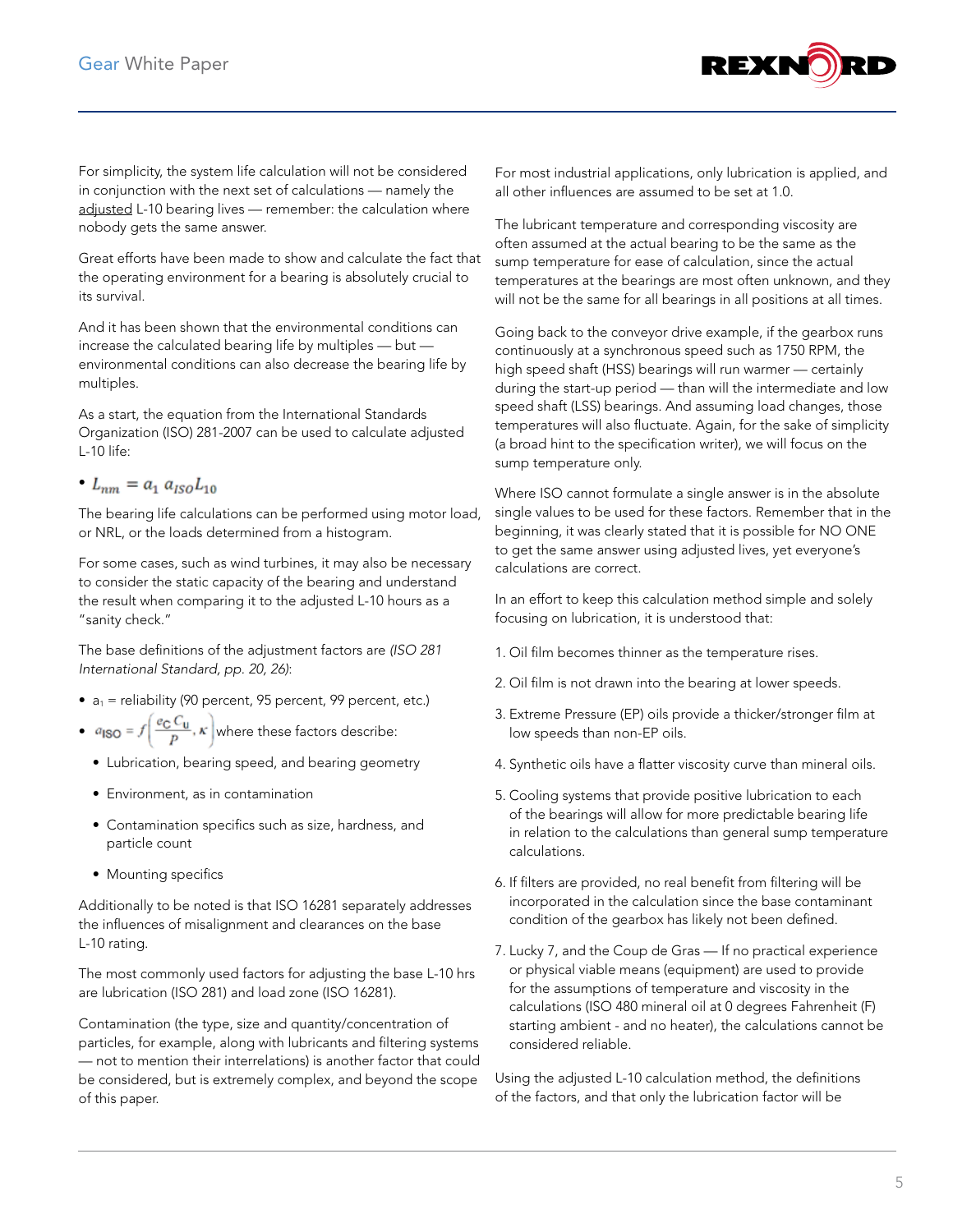

incorporated due to the limit of this paper, we can now take an example through various viscosities and temperature ranges to get a feel for what these parameters may represent.

#### SPECIFICATION:

- Belt Conveyor Drive
- 400 HP Motor @ 1750 RPM
- 389 HP NRL
- 35:1 Nominal Ratio
- Minimum 1.5 Mechanical SF
- Minimum 20,000 hrs L-10

*(This type of request for quotation (RFQ) is an extremely common one.)*





Note a maximum limit of 2.5 x Base L-10 hrs was applied to the lubrication factor.

#### SELECTION:

- Ratio of 35.33:1 exact.
- The selection meets the 1.5 mechanical SF requirements as the gearing rates 594 HP since  $594/389 = 1.53$ .
- The selection meets the 20,000 hr minimum L-10 requirement with 20,090 hrs calculated.
- The selection is quoted, agreeing to the technical requirements.

It's looking pretty good. But now, let's look behind the magician's curtain. Calculations of the individual bearing lives were made under various conditions, and are presented below.

(The below calculations are based on a proprietary Falk® Rating program.)

If different suppliers come up with different selections at different prices – and the question never arises as to "How do you meet the bearing life specification?" the lowest bid probably wins. And if there is no method clearly indicated that the 160 F sump temperature will be met with certain required cooling, or no mention of the requirement to use synthetic oil, then one or both of two conditions is true:

- 1. The intention of the technical specification was not met, since the specification author assumed base L-10.
- 2. The initial commercial offers may not be on par when one considers the price of required cooling and synthetic lubricants.

The pitfalls for such a selection process should be evident: the specification author did not require the calculation method to be used for achieving the requested L-10 life, nor did he specify the parameters of expected operation in terms of the sump temperature or the potential lubricant available to him or his customer. (Where the 20,000 hrs specification came from is a totally different matter of concern.)

And for the purchasing agent, all is well, as the letter of the specification is met.

If these omissions create issues for the conveyor OEM for this particular application (expected 20,000 hrs base, but is getting 20,000 hrs adjusted), imagine the commercial ramifications and impact down the road for all the other applications — not so much in terms of initial cost, but in terms of potential warranty claims, as the base L10 8,036 hrs is significantly less than the assumed 20,000 hrs base L-10 intended.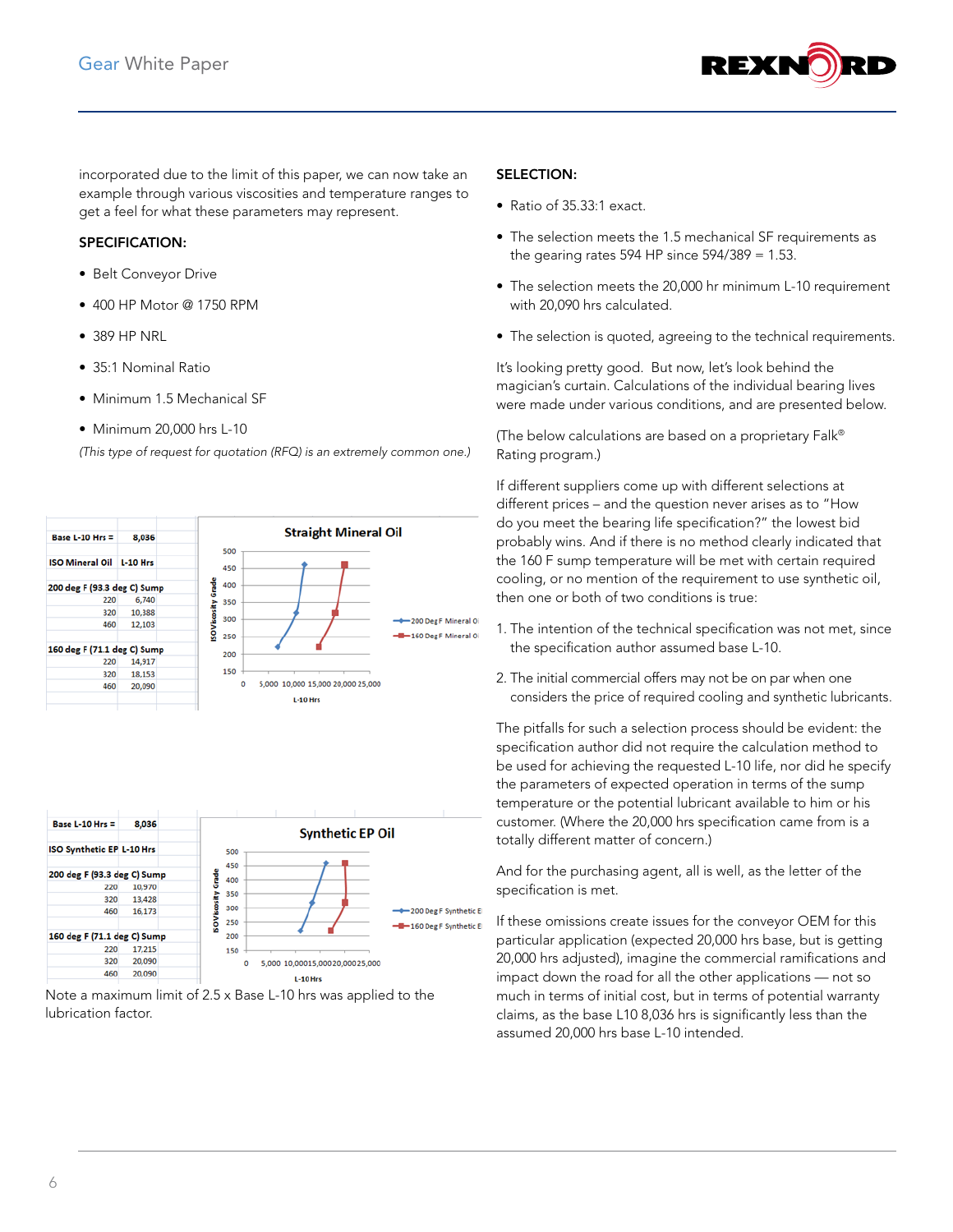

## Judge the Results

The preceding descriptions of L-10 calculations with their variations should make it clear that simply specifying an L-10 value may not achieve the intended purpose of machine life expectations.

With that fact being understood, the initial question implied by predicament #2 ("How does one judge which adjusted L-10 calculation is closest to the intent of the specification?") can be answered with the following suggestions:

- 1. Ensure that the L-10 requirement is consistent with the rest of the specification. Calling for a gearbox 1.5 service factor, for example, but a minimum 100,000 hr base L-10 means the selection is driven by the L-10 requirement. Unless the item is a specialty design, the features are designed for economic competitiveness, and the bearing life (no pun intended) comes along for the ride.
- 2. Make sure the load base is clear by having everyone calculate base L-10 on motor and NRL. Consider that the catalogued design non-adjusted L-10 life of most industrial gearboxes is less than 5,000 hrs based on a mechanical SF of 1.0. To get 100,000 hrs requires an impossible adjustment factor in relation to the 1.5 SF on the gearing, for example.
- 3. Apply limits that can be used for the various factors, as that creates a level playing field for everyone responding to the RFQ. For example for lubrication (initial oil viscosity and nominal and nominal sump temperature) allows a maximum of, say, 2.5.
- 4. Use a factor of 1.0 for oil cleanliness as this takes into account initial and operating cleanliness, and does not get into discussions of "initial start-up damage" or "filtration healing."
- 5. Allow a load zone factor only if detailed Finite Element Analysis (FEAs) were performed with conclusive deflection results — especially for prescribed variable loading conditions (histograms). Such an approach will be expensive as the supplier may be exposing proprietary design details. However, interpolations or extrapolations of a general design method would not qualify, as their validity could not be confirmed.
- 6. Make sure that there are features, i.e. physical means, of getting to the assumptions that make sense. From our temperature/viscosity example, if the cataloged capacity of a commercial gearbox is 400 Thermal HP without cooling at 80 deg F ambient, but it operates continuously in a 110 deg F ambient temperature with a 389 HP load, then using a 2.5 adjustment factor — without any means of auxiliary cooling — would have to be scrutinized very carefully.

#### Summary and Conclusion

When specifying anti-friction bearing life for any piece of equipment, the writer of the specification assumes a purpose (or purposes) for targeting a particular value. Once a value has been defined, it is of the utmost importance that the specification writer defines the loads, operating conditions, methods of calculations, and even values for particular factors in the calculations, in order to help assure accuracy and integrity of the claimed values that will be offered.

Additionally — and this is really the critical overall systems-purpose for the specification — with the interpretive ability to understand what calculated bearing lives can and cannot guarantee, the author of the specification can outline a clear road map for associated functions, such as initial design, manufacturing, maintenance, and warranty, to meet the high expectations of specifying a particular L-10 life for the equipment.

#### References

- 1. ISO 281 International Standard, Second Edition, 2007-02-15, "Rolling bearings — Dynamic load ratings and rating life." Reference number ISO 281 2007(E). © ISO 2007
- 2. TIMKEN Bearing Selection Handbook Revised 1986, The TIMKEN Company, 50M-9-86-4.